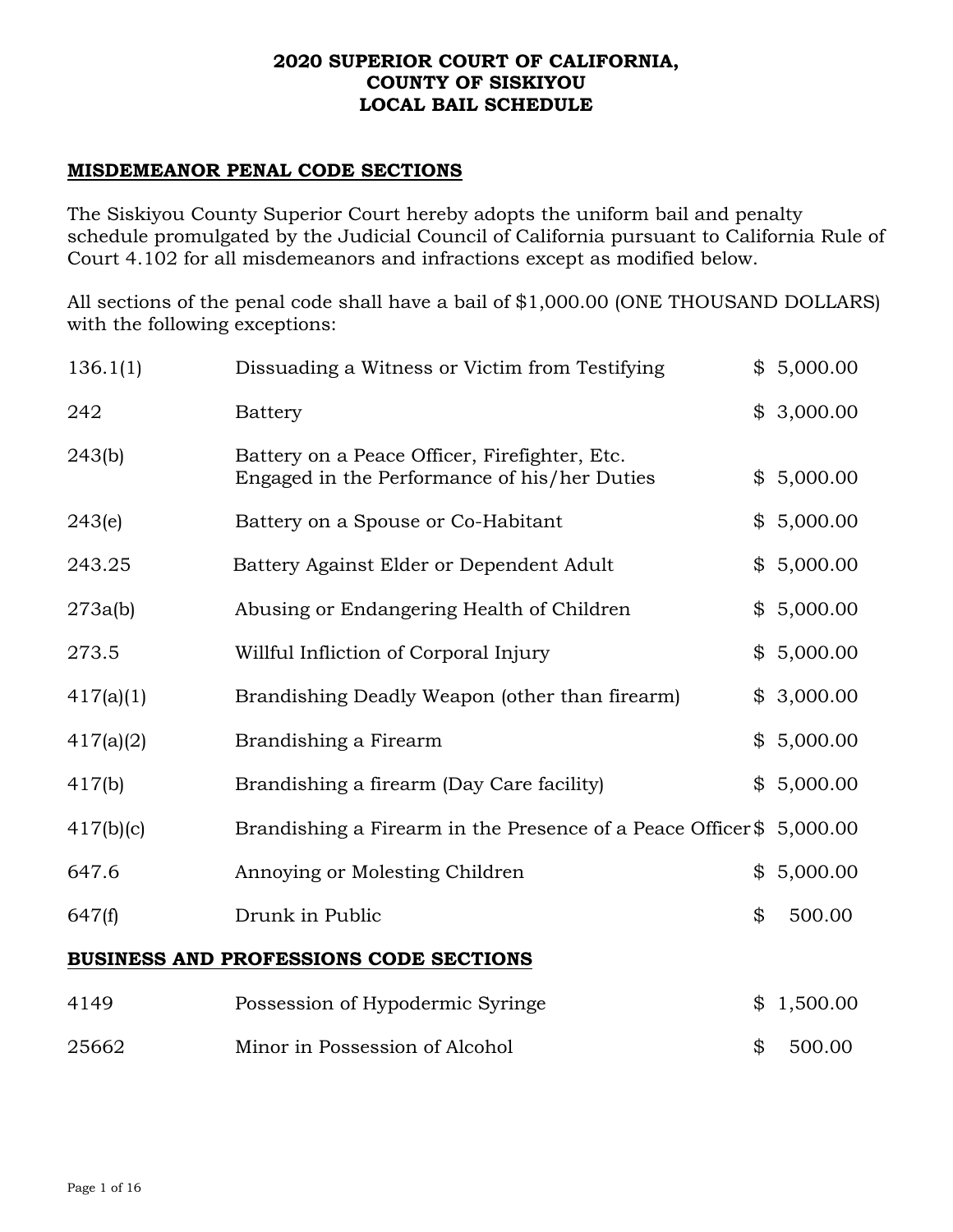# **HEALTH AND SAFETY CODE SECTIONS**

All sections of the Health and Safety Code shall have a bail set of \$1,000.00 (ONE THOUSAND DOLLARS) with the following exceptions:

| 11364                        | Possession of Paraphernalia                                                                                   | \$1,500.00               |
|------------------------------|---------------------------------------------------------------------------------------------------------------|--------------------------|
| 11550(a)                     | Under the Influence of a Controlled Substance                                                                 | \$3,000.00               |
| 11377(a)                     | Possession of a Controlled Substance                                                                          | \$3,000.00               |
| <b>VEHICLE CODE SECTIONS</b> |                                                                                                               |                          |
| $14601(a)$ &<br>14601.1      | Driving w/a Suspended License (non-alcohol related)<br>For one or more prior conviction $w/in$ five years     | \$1,500.00<br>\$2,000.00 |
| 14601.2 &<br>14601.5         | Driving w/a suspended License (alcohol related)                                                               | \$2,000.00               |
| 23152(a)–(d)                 | Driving Under the Influence of Alcohol/Drugs etc.<br>For one or more priors conviction $w/in$ seven (7) years | \$5,000.00<br>\$7,500.00 |
| 2800                         | Obedience to Traffic Officer                                                                                  | \$1,500.00               |
| 23103/23103.5                | Reckless Driving (involving Alcohol)                                                                          | \$1,500.00               |
| 23103                        | Reckless Driving                                                                                              | 1,000.00                 |

|          |                     | .        |
|----------|---------------------|----------|
| 23109(c) | Exhibition of Speed | \$500.00 |

23109(a)&(b) Speed Contest \$ 1,500.00

Unless otherwise specified in this bail schedule, any penal provision (of any code) which can be charged as either a felony or misdemeanor, and which is charge as a misdemeanor, shall have a bail set of three thousand dollars (\$3,000.00).

A court is permitted to deviate from the uniform bail schedule if, in its discretion, sufficient basis exists for that deviation, but must state the reasons for the deviation on the records and in the minutes of the court.

BAIL LIMITS:

A bail limit for cases with multiple misdemeanor charges will be the highest bail amount for any one misdemeanor offense.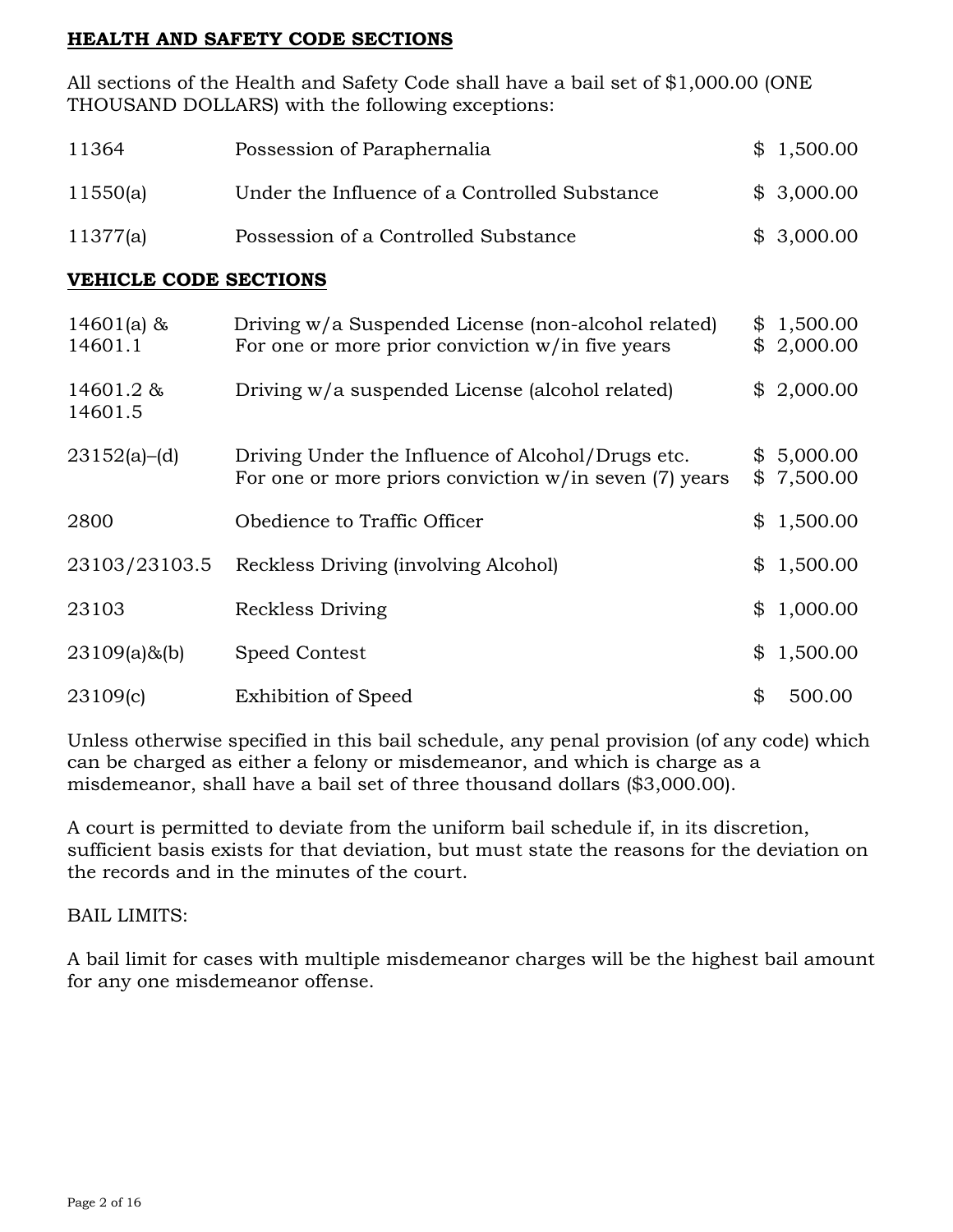# **FELONY PENAL CODE SECTIONS**

APPENDIX A. "Rules of Application" shall apply to all Felonies, unless a different rule or a different bail amount is expressly stated.

| 31          | Principals                                                             | RULE <sub>3</sub> |
|-------------|------------------------------------------------------------------------|-------------------|
| 32          | Accessories                                                            | RULE <sub>3</sub> |
| 76          | Threatening Life/Bodily Injury to<br>Government Official or Judge      | \$100,000         |
| 92          | Bribing Judicial Officer or Juror                                      | \$100,000         |
| 93          | Judicial Officer or Juror Accepting Bribe                              | \$100,000         |
| 95.1        | Threat to Juror                                                        | \$50,000          |
| 136.1(c)    | Prevent Testimony w/Threat of Violence or Force                        | \$50,000          |
| 137(a)/(b)  | Inducing False Testimony by Bribing<br>or Use of Force or Threat       | \$50,000          |
| 147         | Assault or Battery by Police                                           | \$25,000          |
| 165         | Giving or Offering Bribe to Official                                   | \$25,000          |
| 182         | Conspiracy                                                             | RULE <sub>3</sub> |
| 186.22      | <b>Street Gang Activity</b>                                            | \$25,000          |
| 187 Murder: | Capital Murder                                                         | Rule 4            |
|             | Non-Capital First Degree Murder                                        | \$1 Million       |
|             | Other Non-Capital Murder                                               | \$500,000         |
| 191.5       | Gross Vehicular Manslaughter While Intoxicated                         | \$100,000         |
| 192(a)      | Manslaughter (voluntary)                                               | \$100,000         |
| 192(b)      | Manslaughter (involuntary)                                             | \$25,000          |
|             | 192(c)(1)/192.5(a) Vehicular/Vessel Manslaughter<br>w/Gross Negligence | 35,000<br>\$      |
| 192(c)(3)   | DUI Vehicular Manslaughter w/Gross Negligence                          | 35,000<br>\$      |
| 203         | Mayhem                                                                 | 50,000<br>\$      |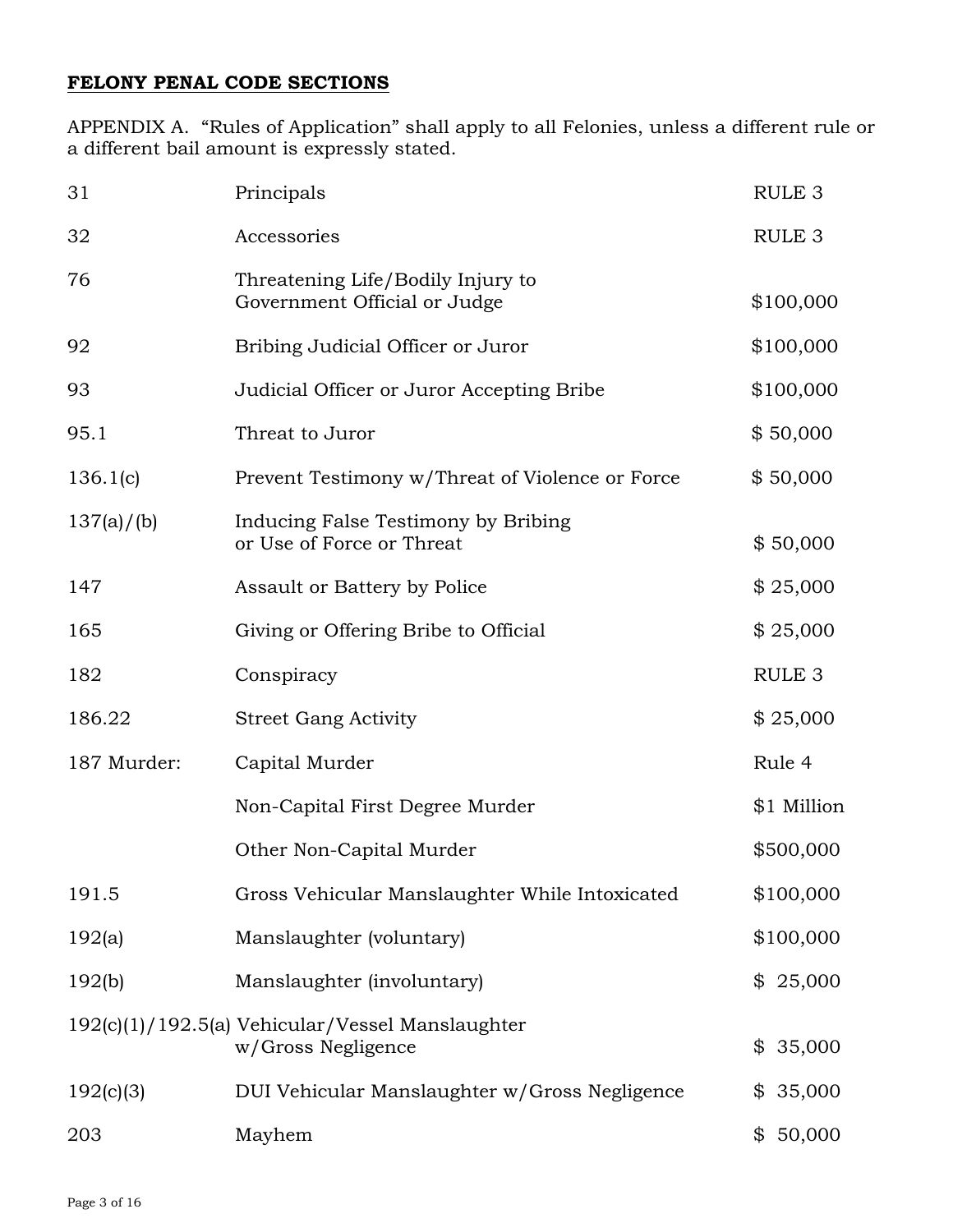| 205          | <b>Aggravated Mayhem</b>                                                     | \$100,000            |
|--------------|------------------------------------------------------------------------------|----------------------|
| 207          | Kidnapping                                                                   | \$100,000            |
| 207(b)       | Kidnapping Victim under 14                                                   | \$500,000            |
| 208          | Kidnapping for Rape                                                          | \$500,000            |
| 209          | Kidnap for Extortion/Robbery, ETC                                            | \$500,000            |
|              | $211/212.5(a)/(b)$ Robbery – First Degree                                    | \$100,000            |
| 211/212.5(c) | Robbery – Second Degree                                                      | \$50,000             |
| 215          | Carjacking                                                                   | \$100,000            |
| 217.1(b)     | Attempt on the President or Vice-President                                   | \$500,000            |
| 218          | Derailing/Wrecking Train                                                     | \$500,000            |
| 219          | Wreck Train/Fire Bridge Causing Death                                        | RULE <sub>4</sub>    |
| 220          | Assault with Certain Specific Intent                                         | RULE <sub>3</sub>    |
| 241.1        | Assault on Custodial Officer                                                 | 25,000<br>\$         |
| 243          | Battery upon Peace Officer or Fireman<br>w/Serious Bodily Injury             | \$25,000<br>\$50,000 |
| 243.1        | Battery Against Custodial Officer                                            | \$25,000             |
| 244          | Assault w/Caustic Chemicals                                                  | \$25,000             |
| 245(a)(1)    | Assault with Deadly Weapon or Force<br>Likely to Produce Great Bodily Injury | \$25,000             |
| 245(a)(2)    | Assault w/a Firearm                                                          | \$100,000            |
| 245(a)(3)    | Assault w/Machine Gun or Assault Weapon                                      | \$100,000            |
| 245(b)       | Assault w/Semi-Automatic Firearm                                             | \$100,000            |
| 245(d)(1)    | Assault w/Firearm on a Peace Officer/Fire Fighter                            | \$100,000            |
| 245(d)(2)    | Assault w/Semi-Automatic Firearm on a Peace Officer<br>Fire fighter          | \$100,000            |
| 245(d)(3)    | Assault w/a Machine Gun or Assault Weapon on a<br>Peace Officer/Fire Fighter | \$250,000            |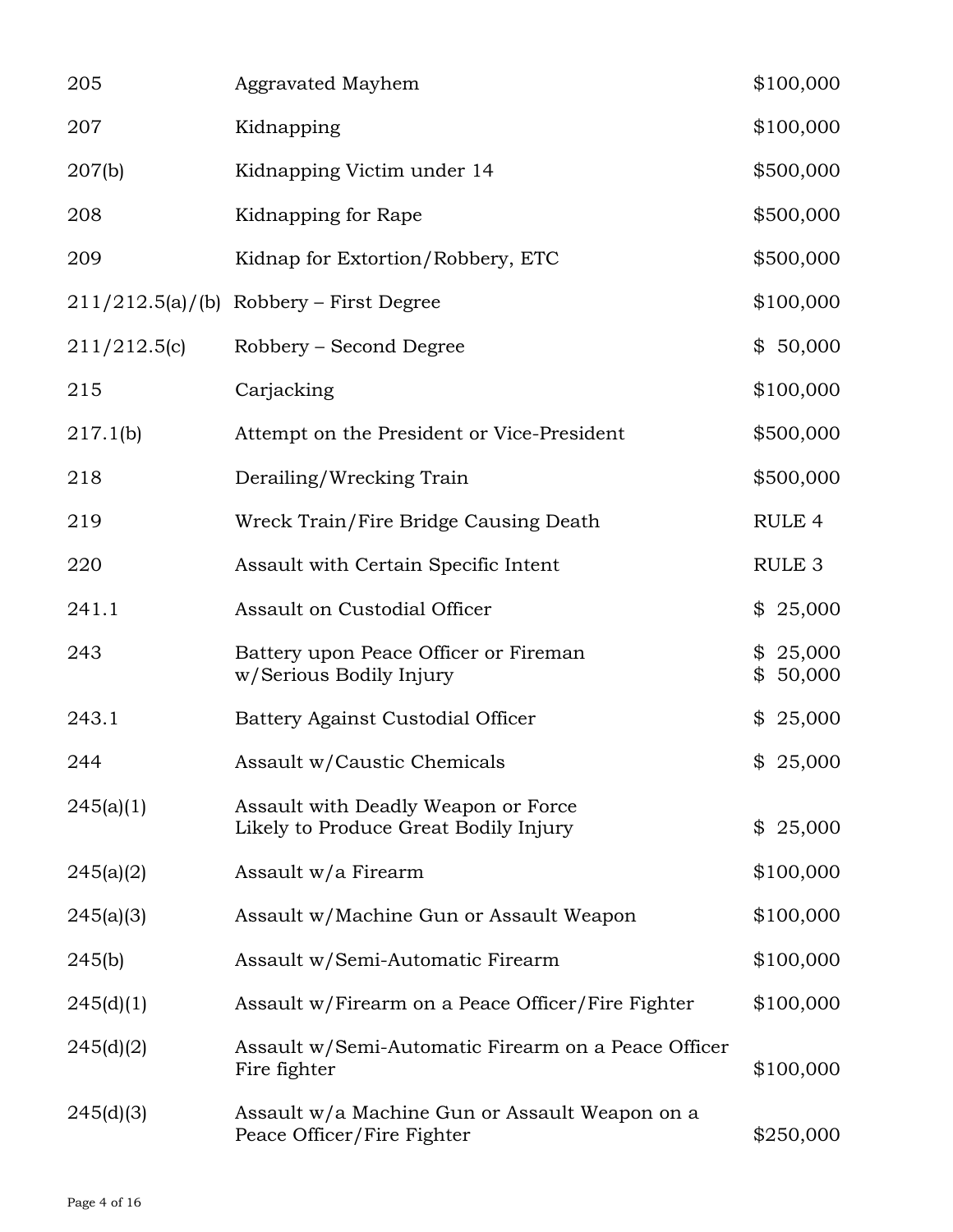| 246       | Discharge Firearm at Inhabited Dwelling, Vehicle<br>or Aircraft                             | \$250,000                |
|-----------|---------------------------------------------------------------------------------------------|--------------------------|
| 261       | Rape                                                                                        | \$100,000                |
| 261.5(c)  | Unlawful Sexual Intercourse                                                                 | 10,000<br>\$             |
| 261.5(d)  | Unlawful Sexual Intercourse (defendant over 21<br>child under 16)                           | 20,000<br>\$             |
| 262       | Spousal Rape                                                                                | 50,000<br>\$             |
| 264.1     | Rape in Concert w/force and violence                                                        | \$250,000                |
| 266h      | Pimping<br>If under 16                                                                      | \$25,000<br>50,000<br>\$ |
| 266i      | Pandering<br>If under 16                                                                    | \$25,000<br>\$50,000     |
| 273a(a)   | Willful Cruelty to child                                                                    | \$25,000                 |
| 273ab     | Assault resulting in Death of Child under 8                                                 | \$500,000                |
| 273d(a)   | Inflicting Corporal Injury upon a Child                                                     | 50,000<br>\$             |
| 273.5     | Inflicting Corporal Injury upon a Spouse or Cohabitant                                      | 50,000<br>\$             |
| 278       | Child Stealing                                                                              | 50,000<br>\$             |
| 285       | Incest                                                                                      | 50,000<br>\$             |
| 286(b)(1) | Sodomy-victim under 18                                                                      | 50,000<br>\$             |
| 286(b)(2) | Sodomy-victim under 16 and defendant over 21                                                | 75,000<br>\$             |
| 286(c)(1) | Sodomy-victim under 14 and defendant more than<br>10 years older than victim                | \$100,000                |
| 286(c)(2) | Sodomy-defendant compelled another by force,<br>duress force, duress or great bodily injury | \$100,000                |
| 286(d)    | Sodomy (in concert w/force and violence)                                                    | \$200,000                |
| 286(e)    | Sodomy (S.P. or C.J.)                                                                       | 50,000<br>\$             |
| 286(f)    | Sodomy (victim unconscious of nature of act)                                                | 75,000<br>\$             |
| 286(g)    | Sodomy-Victim Disabled                                                                      | 75,000<br>\$             |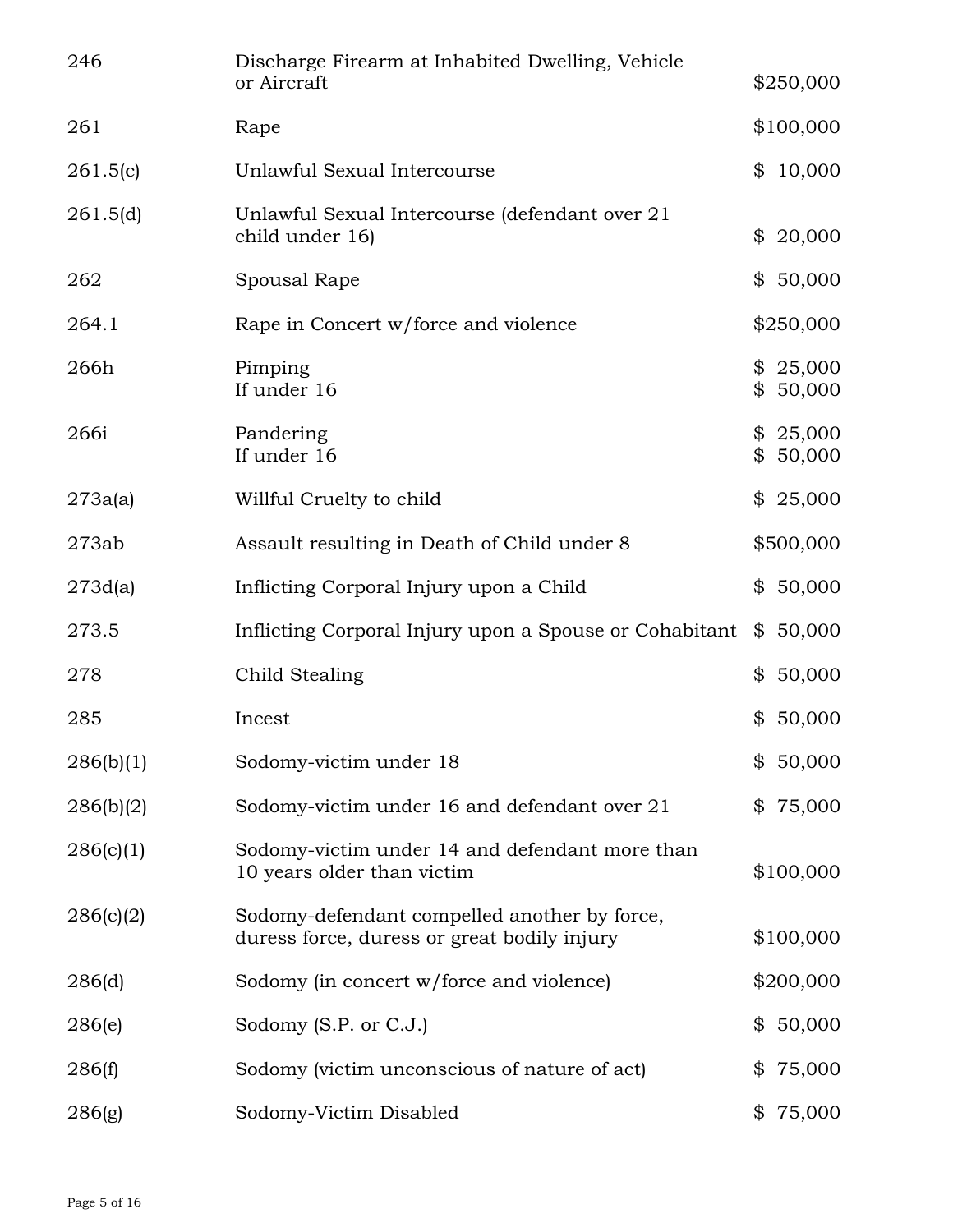| 286(h)         | Sodomy-Victim Disabled both defendant<br>& victim Confined               | \$50,000     |
|----------------|--------------------------------------------------------------------------|--------------|
| 286(k)         | Sodomy-Authority of Public Official                                      | \$150,000    |
| 288(a)         | Lewd Act w/Child under 14                                                | \$75,000     |
| 288(b)(1)      | Lewd Act w/child under 14 w/force                                        | \$100,000    |
| 288(b)(2)      | Lewd Act w/dependent adult by Caretaker w/force                          | \$100,000    |
| 288(c)(1)      | Lewd Act w/child under 16 and defendant is<br>10 years older             | 50,000<br>\$ |
| 288(c)(2)      | Lewd Act w/dependent adult by Caretaker                                  | 50,000<br>\$ |
| 288a(b)(1)     | Oral Copulation - If victim under 18                                     | 50,000<br>\$ |
| 288a(b)(2)     | If victim under 16 and defendant over 21                                 | 50,000<br>\$ |
| 288a(c)(1)     | If victim under 14 and defendant more than<br>10 years older than victim | 75,000<br>\$ |
| 288a(c)(2)/(3) | Oral Copulation – Force etc.                                             | \$100,000    |
| 288a(d)        | If in concert w/force and violence                                       | \$200,000    |
| 288a(e)        | If committed in S.P. or C.J.                                             | 50,000<br>\$ |
| 288a(f)        | If victim unconscious of nature of act                                   | 75,000<br>\$ |
| 288a(g)        | Oral Copulation - Victim Disabled                                        | \$75,000     |
| 288a(h)        | Oral Copulation – Victim Disabled both<br>defendant & victim confined    | \$50,000     |
| 288a(i)        | Oral Copulation - Victim Unconscious                                     | \$75,000     |
| 288a(k)        | Oral Copulation – Authority of Public Official                           | \$150,000    |
| 288.5          | Continuous Sexual Abuse of Child                                         | \$100,000    |
| 288.7          | Sex Offenses with Child 10 or Younger                                    | \$1 million  |
| 289(a)         | Sexual Penetration – Force, etc.                                         | \$100,000    |
| 289(b)/(c)     | Sexual Penetration - Victim Disabled                                     | \$50,000     |
| 289(d)         | Sexual Penetration - Victim Unconscious                                  | \$50,000     |
| 289(g)         | Sexual Penetration - Authority of Public Official                        | \$150,000    |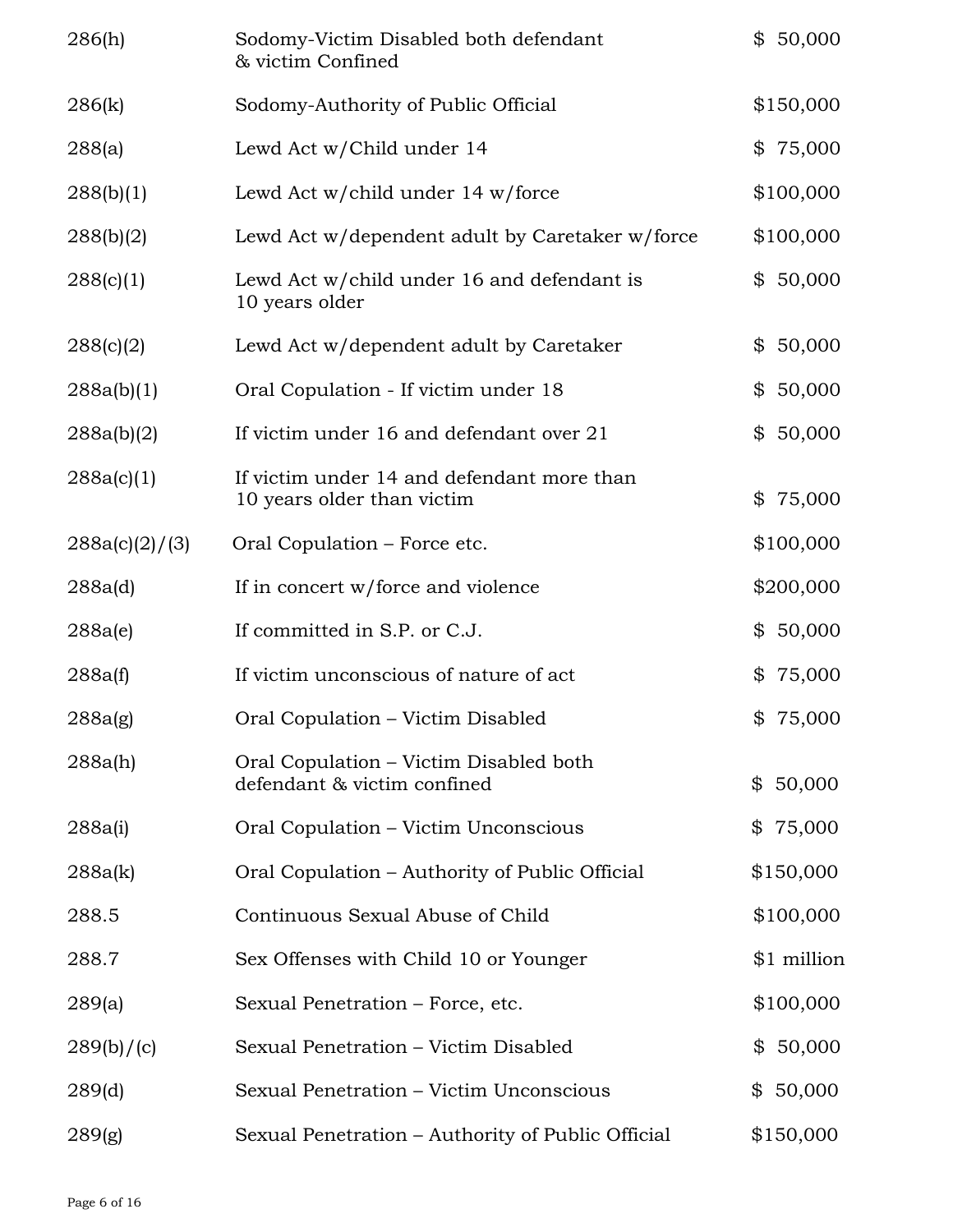| 289(h) | Sexual Penetration – Victim under 18                                                            | \$25,000             |
|--------|-------------------------------------------------------------------------------------------------|----------------------|
| 289(i) | Sexual Penetration – Victim under 16,<br>Defendant over 21                                      | \$25,000             |
| 289(j) | Sexual Penetration – Victim under 14,<br>Defendant 10 years older                               | \$75,000             |
| 368    | Elder/Dependent Adult Abuse                                                                     | \$25,000             |
| 422    | Criminal Threats                                                                                | \$25,000             |
| 422.7  | Hate Crime                                                                                      | \$50,000             |
| 424    | Embezzlement of Public Funds                                                                    | \$50,000             |
| 451(a) | Arson Causing Great Bodily Injury                                                               | \$250,000            |
| 451(b) | Arson, Inhabited Structure                                                                      | \$250,000            |
| 451(c) | Arson, Structure or Forest Land                                                                 | \$100,000            |
| 451(d) | Arson, other property                                                                           | \$50,000             |
| 453(a) | Explosives, Flammable Matter, Possession                                                        | \$50,000             |
| 453(b) | Firebomb, Possession, Manufacture, Disposal                                                     | \$50,000             |
| 454    | Arson during State of Emergency                                                                 | \$150,000            |
| 459    | Burglary<br>Residential<br>All Others                                                           | \$50,000<br>\$15,000 |
| 463    | Burglary during State of Emergency                                                              | \$100,000            |
| 464    | Burglary w/Explosives                                                                           | \$50,000             |
| 487    | Grand Theft (or amount of theft, whichever is higher)                                           | 15,000<br>\$         |
| 496    | Receiving Stolen Property if Value more than \$950<br>(or amount received, whichever is higher) | 15,000<br>\$         |
| 497    | Stolen Property, Bringing into state<br>(or amount stolen, whichever is higher)                 | 15,000<br>\$         |
| 502    | Computer Fraud<br>or (amount stolen, whichever is higher)                                       | 15,000<br>\$         |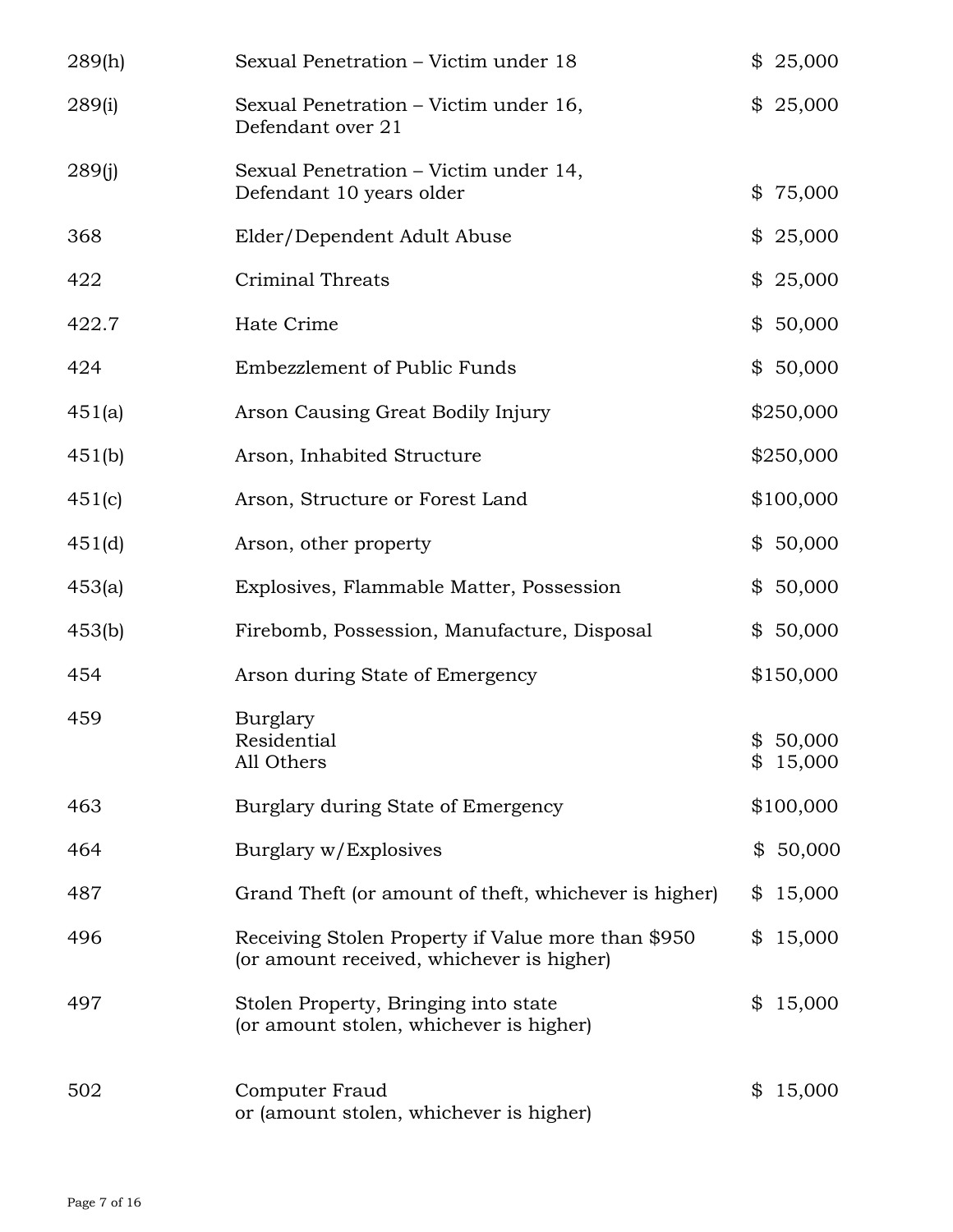| 504          | Embezzlement, Misappropriation by Public Officers<br>(or amount stolen, whichever is higher)               | \$50,000          |
|--------------|------------------------------------------------------------------------------------------------------------|-------------------|
| 504a         | Embezzlement, Disposal of Personal Property Under<br>Lease or Lien (or amount stolen, whichever is higher) | \$<br>15,000      |
| 504b         | Embezzlement of Proceeds of Sale of Secured Property<br>(or amount stolen, whichever is higher)            | \$<br>15,000      |
| 505          | Embezzlement by Bailee (or amount stolen,<br>which ever is higher)                                         | \$<br>15,000      |
| 506          | Embezzlement, Misappropriation by Trustee,<br>Contractor (or amount stolen, whichever is higher)           | \$<br>15,000      |
| 514          | Embezzlement or Defalcation of Public Funds<br>(or amount stolen, whichever is higher)                     | \$<br>15,000      |
| 518, 519     | Extortion, Not Amounting to Robbery                                                                        | \$<br>35,000      |
| 522          | Extortion, Obtaining Signature by Threats                                                                  | \$<br>50,000      |
| 523          | Extortion, Threatening Letters                                                                             | \$35,000          |
| 529          | False Personation of Another                                                                               | \$<br>15,000      |
| 532          | <b>False Pretenses</b>                                                                                     | \$<br>15,000      |
| 548          | Defrauding Insurer (or amount taken, whichever<br>is greater)                                              | \$25,000          |
| 594.3        | Church Vandalism                                                                                           | \$25,000          |
| 646.9(b)/(c) | Stalking                                                                                                   | \$50,000          |
| 653f         | Solicitation to Commit Felony                                                                              | RULE <sub>3</sub> |
| 664          | Attempts                                                                                                   | RULE <sub>3</sub> |
| 1551.1       | Fugitive (arrest w/out warrant)                                                                            | \$50,000          |
| 1552.1       | Fugitive (see code)                                                                                        | NO BAIL           |
| 4500         | Felony Assault by Life Term Prisoner                                                                       | RULE 4            |
| 4501         | Assault w/Deadly Weapon by Prison Inmate                                                                   | \$25,000          |
| 4503         | Holding of Hostages by Prison Inmate                                                                       | \$100,000         |
| 4530         | Escape, Attempted Escape from Prison                                                                       | NO BAIL           |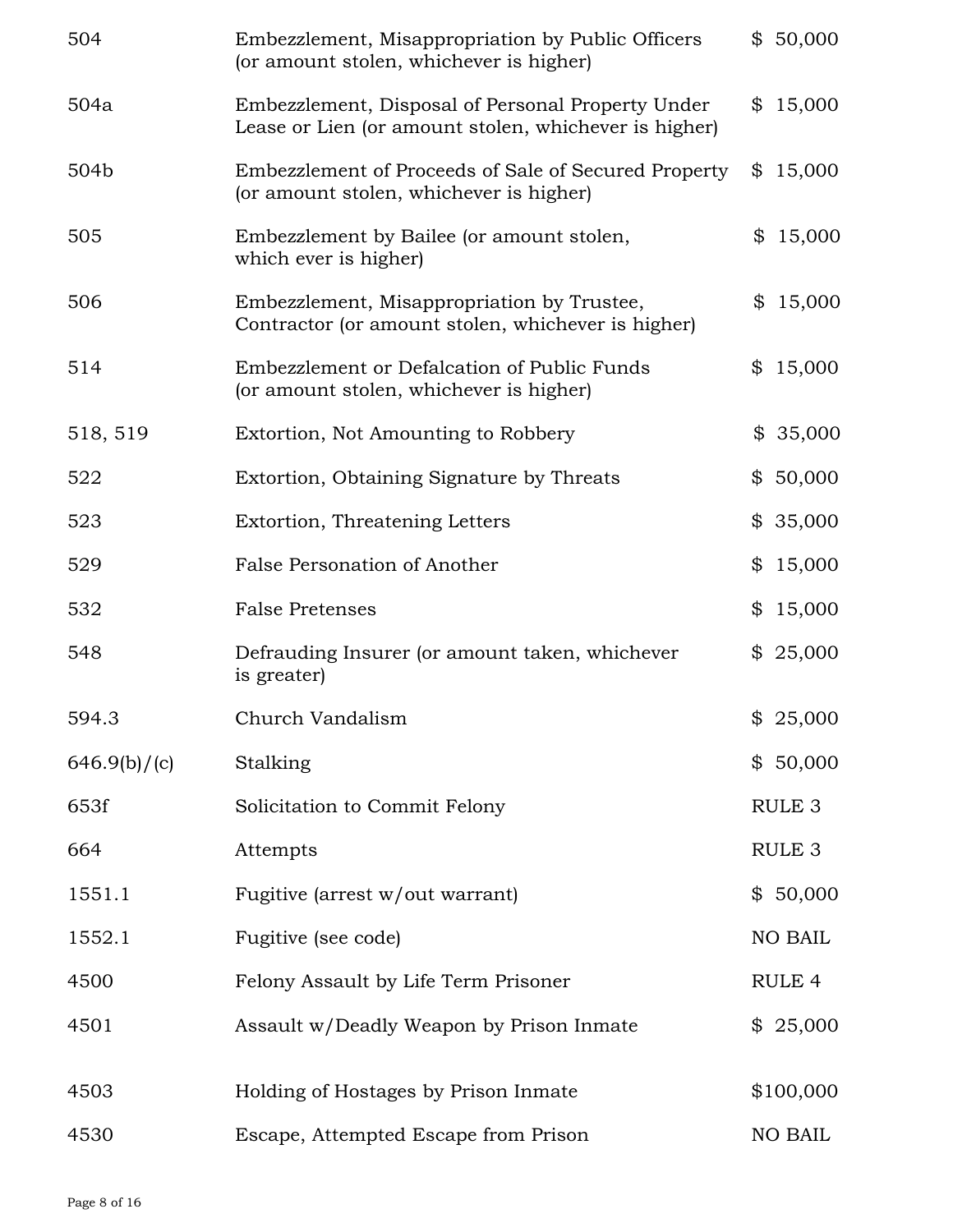| 4532(a)(1) | Escape/Attempted Escape by Misdemeanant,<br>Inebriate, or Work Furlough - Non-Force<br>Sentenced Prisoner<br>Un-sentenced Prisoner** | NO BAIL<br>\$100,000 |
|------------|--------------------------------------------------------------------------------------------------------------------------------------|----------------------|
|            |                                                                                                                                      |                      |
| 4532(a)(2) | Escape/Attempted Escape by Misdemeanant,<br>Inebriate, or Work Furlough – Force                                                      |                      |
|            | Sentenced Prisoner                                                                                                                   | NO BAIL              |
|            | Un-sentenced Prisoner**                                                                                                              | \$250,000            |
| 4532(b)(1) | Escape/Attempted Escape by Felon from Jail,                                                                                          |                      |
|            | Industrial Camp, etc.-Non Force                                                                                                      |                      |
|            | Sentenced Prisoner                                                                                                                   | NO BAIL              |
|            | Un-sentenced Prisoner**                                                                                                              | \$100,000            |
| 4532(b)(2) | Escape/Attempted Escape by Felon from Jail,                                                                                          |                      |
|            | Industrial Camp, etc.-Force                                                                                                          |                      |
|            | Sentenced Prisoner                                                                                                                   | NO BAIL              |
|            | Un-sentenced Prisoner**                                                                                                              | \$250,000            |

**\*\***Additional bail to be added to the bail for the original charge for which the defendant was incarcerated.

| 4574        | Smuggling Weapon into Jail or Prison                                             | \$50,000     |
|-------------|----------------------------------------------------------------------------------|--------------|
| 16590       | Possession of sawed-off shotgun and Other<br>Deadly Weapons                      | 20,000<br>\$ |
| 29800-29875 | Felon in Possession of Firearm                                                   | 20,000<br>\$ |
| 29900-29905 | Designated Felons in Possession of Firearm                                       | 30,000<br>\$ |
| 25800       | Armed Criminal Action                                                            | \$25,000     |
| 25400       | Concealed Firearm on Person or Vehicle – Felony                                  | 20,000<br>\$ |
| 25850-26025 | Loaded Firearm in Public - Felony                                                | \$20,000     |
| 26100       | Personally Shooting from Motor Vehicle                                           | \$250,000    |
| 18710       | Possession of a Prohibited Destructive Device                                    | \$25,000     |
| 18725       | Carrying or Placing Explosive on Common Carrier                                  | \$500,000    |
| 18715       | Possession of Destructive Devices or Explosives in<br><b>Public Places</b>       | \$500,000    |
| 18740       | Possession of Exploding or Destructive Device or<br>Explosive w/intent to Injure | \$500,000    |
| 18730       | Sale or Transportation of Prohibited Destructive Devise \$25,000                 |              |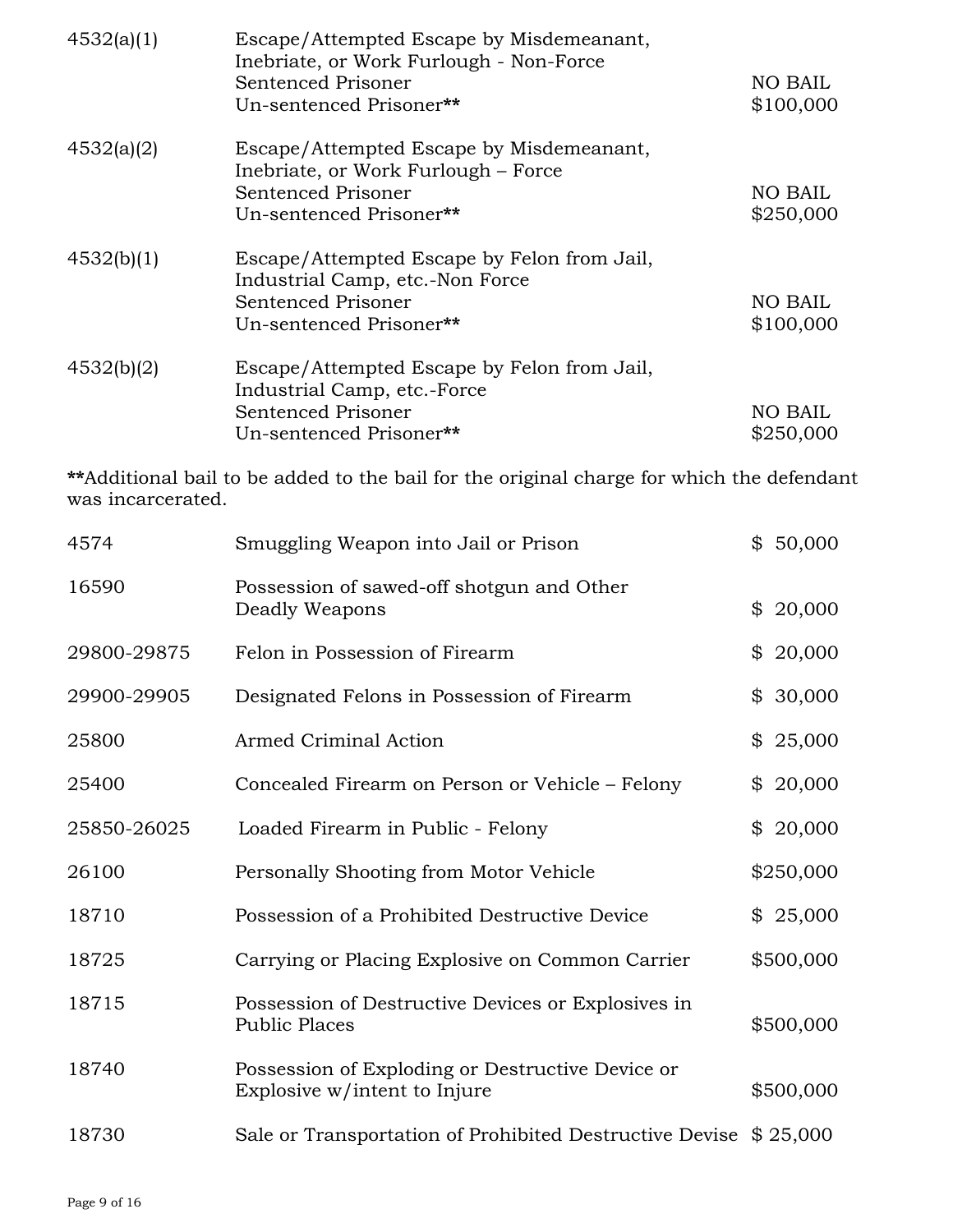| 18745                                           | Explosion of Destructive Device w/Intent to Murder                                                                                                                                                                                                                                                                                                                                                           | RULE <sub>4</sub>                                                                                       |  |  |  |  |  |
|-------------------------------------------------|--------------------------------------------------------------------------------------------------------------------------------------------------------------------------------------------------------------------------------------------------------------------------------------------------------------------------------------------------------------------------------------------------------------|---------------------------------------------------------------------------------------------------------|--|--|--|--|--|
| 18750                                           | Explosion of Destructive Device Causing Great<br>Bodily Injury                                                                                                                                                                                                                                                                                                                                               | \$500,000                                                                                               |  |  |  |  |  |
| 18720                                           | Possession of Materials w/Intent to Make Destructive<br>Device or Explosive                                                                                                                                                                                                                                                                                                                                  | \$100,000                                                                                               |  |  |  |  |  |
| 30305(a)                                        | Prohibited Person in Possession of Ammunition                                                                                                                                                                                                                                                                                                                                                                | \$20,000                                                                                                |  |  |  |  |  |
| <b>HEALTH &amp; SAFETY CODE FELONY SECTIONS</b> |                                                                                                                                                                                                                                                                                                                                                                                                              |                                                                                                         |  |  |  |  |  |
| 11351                                           | Possession or Purchase for Sale of Certain Specific<br>or Classified Controlled Substances:<br>Up to 2oz. of substance involved<br>Over 2 oz. of substance involved<br>Over 6 oz. of substance involved<br>Over 1 lb. of substance involved<br>Over 3 lbs. of substance involved<br>Over 10 lbs. of substance involved<br>Over 25 lbs. of substance involved<br>Over 100 lbs. of substance involved          | \$25,000<br>\$50,000<br>\$75,000<br>\$100,000<br>\$500,000<br>\$1 million<br>\$2 million<br>\$5 million |  |  |  |  |  |
| 11351.5                                         | Possession or Purchase for sale of Cocaine Base:<br>Up to 2oz. of substance involved<br>Over 2 oz. of substance involved<br>Over 6 oz. of substance involved<br>Over 1 lb. of substance involved<br>Over 3 lbs. of substance involved<br>Over 10 lbs. of substance involved<br>Over 25 lbs. of substance involved<br>Over 100 lbs. of substance involved                                                     | \$25,000<br>\$50,000<br>\$75,000<br>\$100,000<br>\$500,000<br>\$1 million<br>\$2 million<br>\$5 million |  |  |  |  |  |
| 11352                                           | Illegal Transportation, Sale, Furnishing of Certain<br>Specific or Classified Controlled Substances:<br>Up to 2oz. of substance involved<br>Over 2 oz. of substance involved<br>Over 6 oz. of substance involved<br>Over 1 lb. of substance involved<br>Over 3 lbs. of substance involved<br>Over 10 lbs. of substance involved<br>Over 25 lbs. of substance involved<br>Over 100 lbs. of substance involved | \$25,000<br>\$50,000<br>\$75,000<br>\$100,000<br>\$500,000<br>\$1 million<br>\$2 million<br>\$5 million |  |  |  |  |  |

11353 Person 18 years or over Using Minor in Sale, Transportation or Giving to a Minor Certain Specific or Classified Controlled Substances: Up to 6oz. of substance involved \$50,000<br>Over 6 oz. of substance involved \$75,000 Over  $6$  oz. of substance involved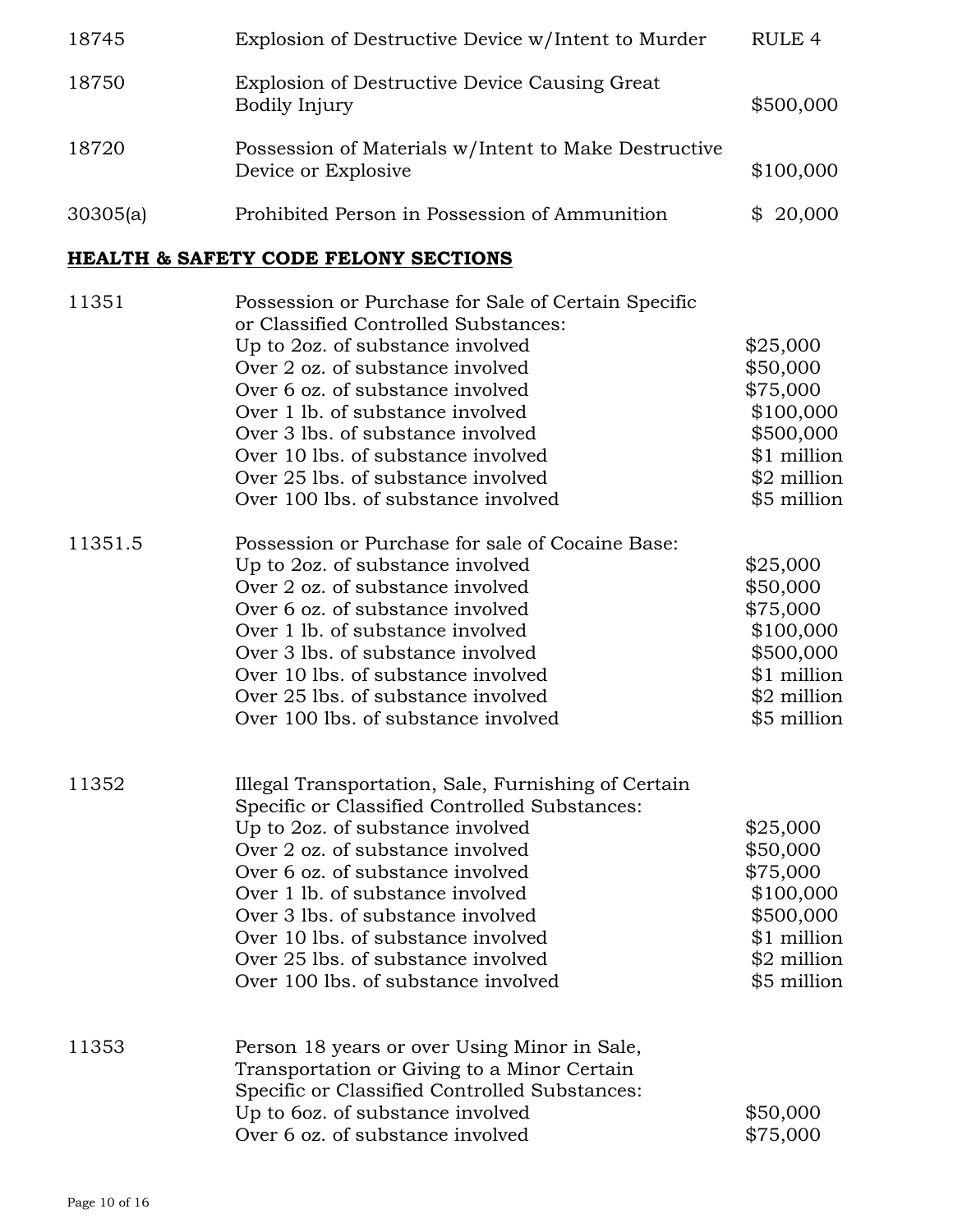|         | Over 1 lb. of substance involved<br>Over 3 lbs. of substance involved | \$100,000<br>\$500,000 |
|---------|-----------------------------------------------------------------------|------------------------|
|         | Over 10 lbs. of substance involved                                    | \$1 million            |
|         | Over 25 lbs. of substance involved                                    | \$2 million            |
|         | Over 100 lbs. of substance involved                                   | \$5 million            |
| 11353.5 | Adult Preparing to Sell to Minor Drugs or Narcotics:                  |                        |
|         | Up to 6oz. of substance involved                                      | \$50,000               |
|         | Over 6 oz. of substance involved                                      | \$75,000               |
|         | Over 1 lb. of substance involved                                      | \$100,000              |
|         | Over 3 lbs. of substance involved                                     | \$500,000              |
|         | Over 10 lbs. of substance involved                                    | \$1 million            |
|         | Over 25 lbs. of substance involved                                    | \$2 million            |
|         | Over 100 lbs. of substance involved                                   | \$5 million            |
| 11354   | Person Under 18 years Using Minor in Sale,                            |                        |
|         | Transportation or Giving to a Minor Certain                           |                        |
|         | Specific or Classified Substances:                                    |                        |
|         | Up to 2 oz. of substance involved                                     | \$25,000               |
|         | Over 2 oz. of substance involved                                      | \$50,000               |
|         | Over 6 oz. of substance involved                                      | \$75,000               |
|         | Over 1 lb. of substance involved                                      | \$100,000              |
|         | Over 3 lbs. of substance involved                                     | \$500,000              |
|         | Over 10 lbs. of substance involved                                    | \$1 million            |
|         | Over 25 lbs. of substance involved                                    | \$2 million            |
|         | Over 100 lbs. of substance involved                                   | \$5 million            |
| 11358   | Marijuana: Cultivate, process                                         |                        |
|         | Up to 10 lbs.                                                         | \$10,000               |
|         | Over 10 lbs.                                                          | \$25,000               |
|         | Over 25 lbs.                                                          | \$50,000               |
| 11359   | Marijuana, Possession for Sale:                                       |                        |
|         | Up to $1$ lb.                                                         | \$<br>10,000           |
|         | $1$ to $5$ lbs.                                                       | \$25,000               |
|         | 5 to 10 lbs.                                                          | \$50,000               |
|         | Over 10 lbs.                                                          | \$75,000               |
| 11360   | Marijuana: Transportation, Sale, furnishing                           |                        |
|         | Up to $1$ lb.                                                         | \$<br>10,000           |
|         | 1 to 5 lbs.                                                           | \$25,000               |
|         | 5 to 10 lbs.                                                          | \$50,000               |
|         | Over 10 lbs.                                                          | \$75,000               |
| 11361   | Marijuana: Person 18 years or Over Using                              |                        |
|         | Minor in Sale, Transportation, giving to Minor:<br>Up to 5 lbs.       | \$25,000               |
|         | Over 5 lbs.                                                           | \$50,000               |
|         | Over 10 lbs.                                                          | \$75,000               |
|         |                                                                       |                        |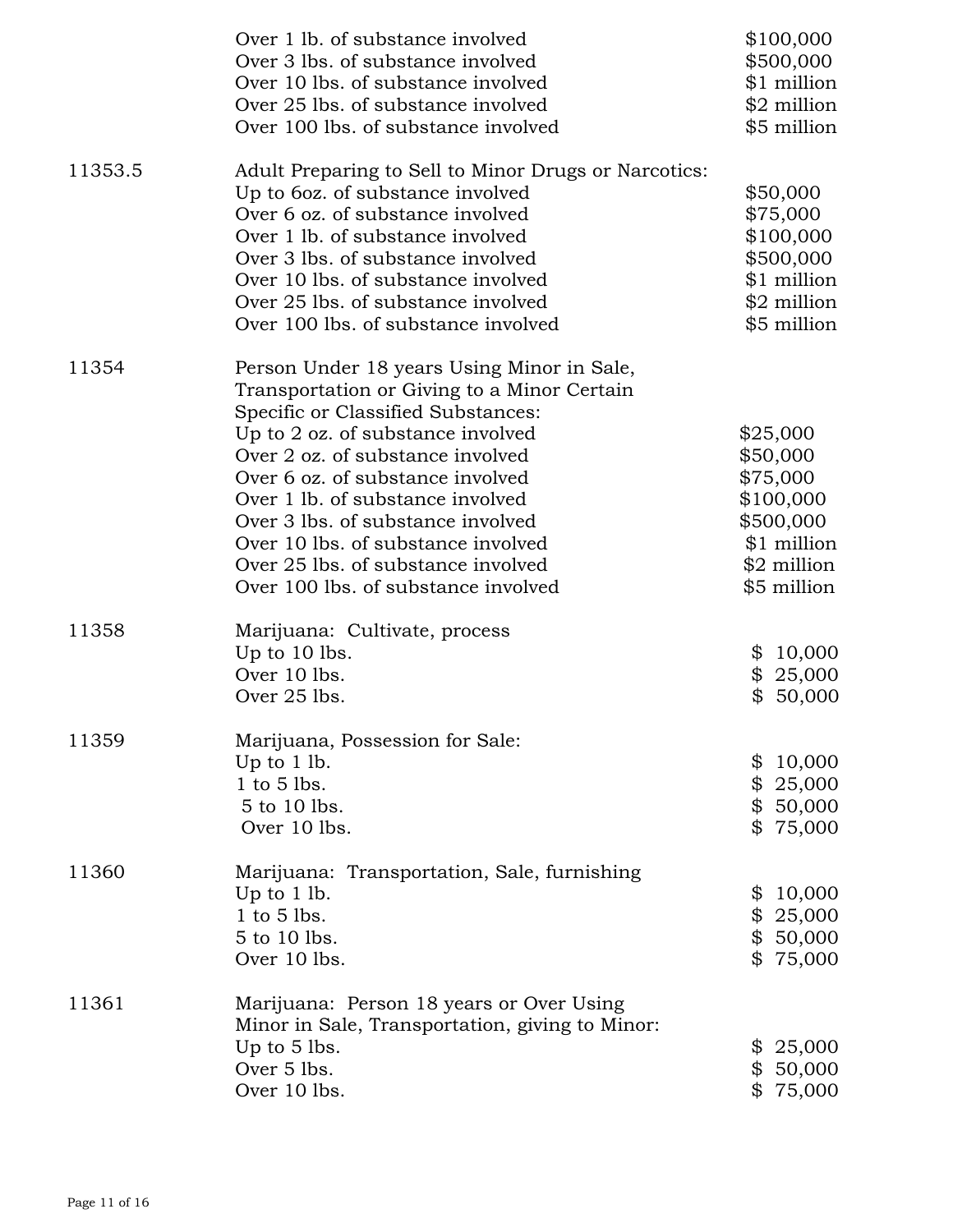| 11363      | Peyote: cultivating, Processing                                                                                                                                                                                                                                                                                                                                                                 | \$25,000                                                                                                    |
|------------|-------------------------------------------------------------------------------------------------------------------------------------------------------------------------------------------------------------------------------------------------------------------------------------------------------------------------------------------------------------------------------------------------|-------------------------------------------------------------------------------------------------------------|
| 11366      | Maintaining Place for selling, Giving, Using of<br>Certain Specific or Classified controlled Substance                                                                                                                                                                                                                                                                                          | \$25,000                                                                                                    |
| 11366.5(b) | Allowing Location to be Fortified for Sale                                                                                                                                                                                                                                                                                                                                                      | \$25,000                                                                                                    |
| 11366.6    | Using Fortified Location for Sale                                                                                                                                                                                                                                                                                                                                                               | \$25,000                                                                                                    |
| 11368      | Narcotic drug: forging, altering prescription                                                                                                                                                                                                                                                                                                                                                   | 10,000<br>\$                                                                                                |
| 11370.1    | Possession of drugs while armed w/firearm                                                                                                                                                                                                                                                                                                                                                       | \$25,000                                                                                                    |
| 11378      | Possession of Controlled Substances for Sale<br>- If 1,000 pills or less<br>- Over 1,000 pills<br>- Up to 1 oz. of substance involved<br>- Over 1 oz. of substance involved<br>- Over 1 lb. of substance involved<br>- Over 3 lbs. of substance involved<br>- Over 10 lbs. of substance involved<br>- Over 25 lbs. of substance involved                                                        | \$<br>10,000<br>\$<br>25,000<br>\$<br>10,000<br>\$25,000<br>\$50,000<br>\$100,000<br>\$250,000<br>\$500,000 |
| 11378.5    | Possession or purchase for Sale of PCP<br>- Up to loz. liquid or 1 gram powder<br>- Over 1 oz. Liquid or 1 gram powder<br>- Over 6 oz. Liquid or 6 grams powder<br>- Over 1 quart liquid or 2 oz. powder                                                                                                                                                                                        | \$25,000<br>\$50,000<br>\$75,000<br>\$100,000                                                               |
|            | - Over 1 gallon liquid or 8 oz. powder<br>- Over 5 gallons liquid or $2 \frac{1}{2}$ lbs. powder<br>- Over 20 gallons liquid or 10 lbs. Powder<br>- Over 25 gallons liquid or $12 \frac{1}{2}$ lbs. powder<br>- Over 200 gallons liquid or 100 lbs powder                                                                                                                                       | \$250,000<br>\$500,000<br>\$1 million<br>\$2 million<br>\$5 million                                         |
| 11379      | Sale of Controlled Substances<br>- If 2 oz. or less of substance<br>- Over 2 oz. of substance involved<br>- Over 1 lb. of substance involved<br>- Over 10 lbs. of substance involved<br>- Over 125 lbs. of substance involved                                                                                                                                                                   | \$25,000<br>\$50,000<br>\$100,000<br>\$250,000<br>\$500,000                                                 |
| 11379.5    | Sale of PCP<br>- If 1 oz. or less liquid or 1 gram powder<br>- Over 1 oz. Liquid or 1 gram powder<br>- Over 6 oz. Liquid or 6 grams powder<br>- Over 1 quart liquid or 2 oz. powder<br>- Over 1 gallon liquid or 8 oz. powder<br>- Over 5 gallons liquid or $2 \frac{1}{2}$ lbs powder<br>- Over 20 gallons liquid or 10 lbs. powder<br>- Over 25 gallons liquid or $12 \frac{1}{2}$ lbs powder | \$25,000<br>\$50,000<br>\$75,000<br>\$100,000<br>\$250,000<br>\$500,000<br>\$1 million<br>\$2 million       |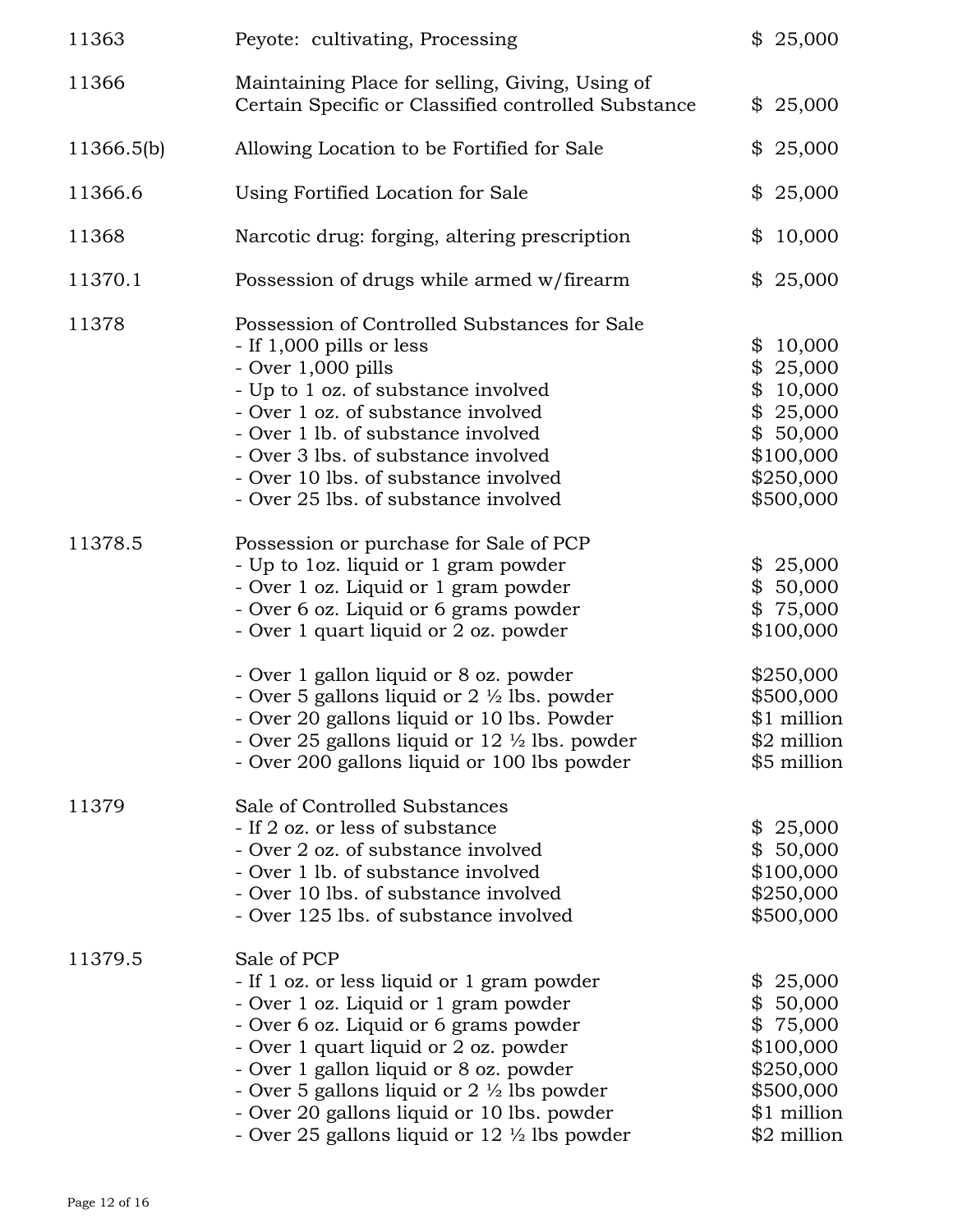|                              | - Over 200 gallons liquid or 100 lbs powder                                                                                                    |    | \$5 million                             |  |
|------------------------------|------------------------------------------------------------------------------------------------------------------------------------------------|----|-----------------------------------------|--|
| 11379.6(a)                   | Manufacture of Controlled Substance                                                                                                            |    | \$500,000                               |  |
| 11379.6(b)                   | Offer to Manufacture                                                                                                                           |    | \$25,000                                |  |
| 11379.8                      | Additional quantity: 11379.6 Controlled Substances<br>- Over 1 lb. or 3 gallons<br>- Over 3 lbs. or 10 gallons<br>- Over 10 lbs. or 25 gallons |    | \$750,000<br>\$1 million<br>\$2 million |  |
| 11380                        | Soliciting Minor RE: Controlled Substances<br>- Under 2,000 pills<br>$-2,001 - 5,000$ pills<br>- 5,001 or more pills                           | \$ | 10,000<br>\$25,000<br>\$50,000          |  |
| 11383(a)                     | Possession of Precursors w/Intent to Manufacture<br>Methamphetamine                                                                            | \$ | 25,000                                  |  |
| 11383(b)                     | Possession of Precursors w/Intent to Manufacture PCP \$                                                                                        |    | 50,000                                  |  |
| VEHICLE CODE FELONY SECTIONS |                                                                                                                                                |    |                                         |  |
| 23153                        | Felony DUI w/injury                                                                                                                            |    | \$50,000                                |  |
| 23180                        | Felony DUI w/dealth                                                                                                                            |    | \$100,000                               |  |
| 23550/23550.5                | DUI w/three priors/prior felony DUI                                                                                                            |    | \$50,000                                |  |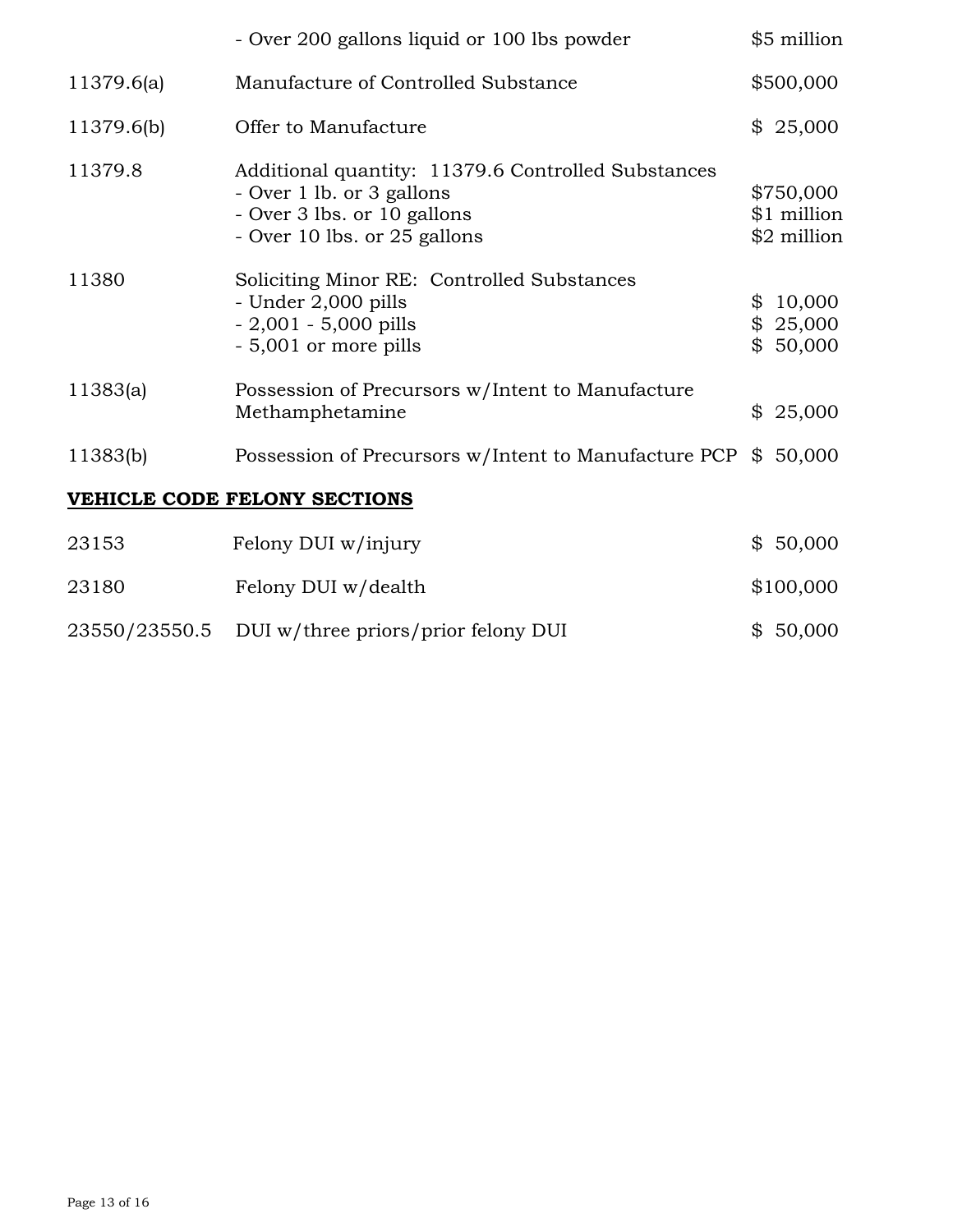# **APPENDIX A RULES OF APPLICATION**

#### **RULE #1:**

Pursuant to Penal Code Section 1269b, the Felony Bail Schedule shall be applicable throughout Siskiyou County, and is applicable to all arrests without a warrant for felony offenses. The amount of bail shall be the presumptive amount set forth in this Felony Bail Schedule, unless a different amount or procedure is set forth in this Appendix A, in which event, the rules of application in this Appendix A shall control.

#### **RULE #2:**

For all offenses and enhancements for which no presumptive bail is specified in this schedule, the presumptive bail shall be set according to top term confinement potential for the offense plus enhancement:

| Top term 3 years             | \$<br>20,000 |
|------------------------------|--------------|
| Top term 4 years             | 25,000<br>\$ |
| Top term 5 years             | 30,000       |
| Top term 6 years             | 35,000<br>\$ |
| Top term 7 years             | 40,000<br>\$ |
| Top term 8 years             | \$<br>45,000 |
| Top term 9 years             | 50,000<br>\$ |
| Top term 10 years            | \$<br>55,000 |
| Top term 11 years            | 65,000       |
| Top term 12 years            | 70,000<br>\$ |
| Top term 13 years            | 75,000<br>\$ |
| Top term 14 years            | 80,000       |
| Top term 15 years            | 90,000<br>\$ |
| Top term 16 years            | \$100,000    |
| Life sentences, except PC187 | \$500,000    |

#### **RULE #3:**

The following felony offenses will have a bail amount equal to the substantive offense which was the object of the conspiracy, assault, solicitation, or attempt, or when the arrest is for being a principal or accessory:

Section 31 PC Section 32 PC Section 182 PC Section 220 PC Section 653f PC Section 664

### **RULE #4:**

Persons not entitled to be released on bail are those charged with:

(a) Capital crimes (i.e. murder with special circumstance) when the facts are evident or the presumption great. (Penal Code section 1270.5 & California Constitution, Article 1, Section 12(a));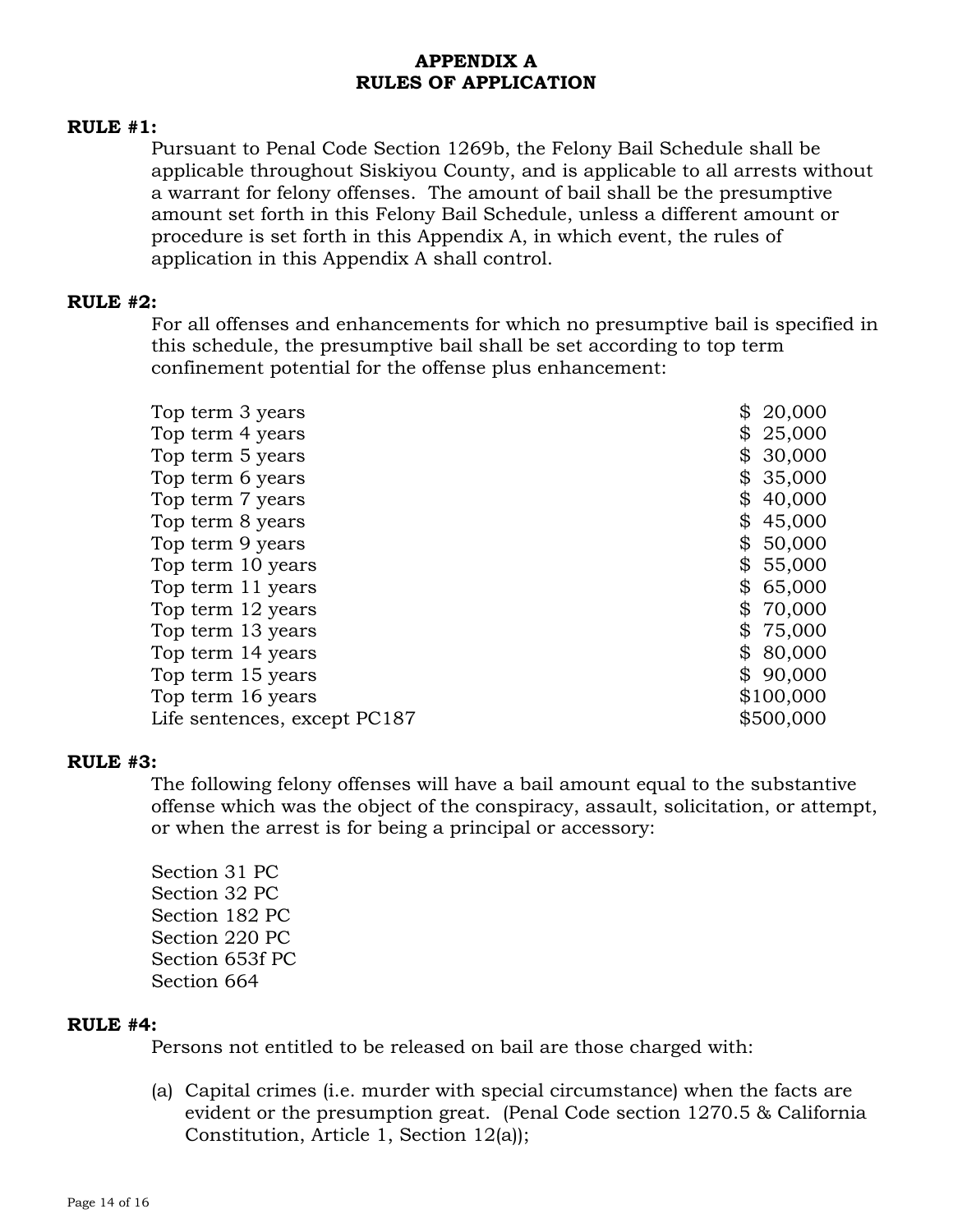- (b) Felony offenses involving acts of violence on another person, or felony sexual assault offences, when the facts are evident or the presumption great and the court finds based upon clear and convincing evidence that there is a substantial likelihood the person's release would result in great bodily harm to others. (California Constitution, Article 1, Section 12(b)); or
- (c) Felony offenses when the facts are evident or the presumption great and the court finds based upon clear and convincing evidence that the person has threatened another with great bodily harm and that there is a substantial likelihood that the person would carry out the threat if released. (California Constitution, Article 1, Section 12(c)).
- (d) The primary responsibility for recognizing the existence of a case which may potentially fall into one of the above categories before the first court appearance is on the arresting agency. In this type of case, a magistrate should be contacted before accepting bail prior to the first court appearance.

### **RULE #5:**

- (a) In addition to the presumptive amount of bail or the amount of bail otherwise set forth in these Rules of Application, there shall be an additional amount of required bail for any aggravating or enhancing factors which would increase the top term potential for the arrested person. The additional bail required by this rule shall be calculated in accordance with Rule 2.
- (b) In lieu of the presumptive amount of bail or the amount of bail otherwise set forth in these Rules of Application, the bail for any person charged with *Strike Priors* pursuant to Penal Code Sections 667(e) or 1170.12(c) shall be as follows:
	- (1) One Strike Prior: Double the amount of bail otherwise determined under these rules.
	- (2) Two or More Strike Priors (regardless of whether a potential life term) \$500,000
- (c) Bail for offenses involving larceny under the Penal Code (e.g. PC 487, 496, 504, etc.), is the amount as determined under this schedule, or the amount of damage to/loss of property, whichever is higher. This policy also applies to fraud type offenses of other Codes (e.g. Insurance Code, Revenue and Taxation Code, etc.).

### **RULE #6:**

Bail Limit for Multiple Offenses – Bail for a case with multiple charges will be as follows:

(a) Felony only: The highest bail amount for any one felony offense, plus enhancement, will apply.